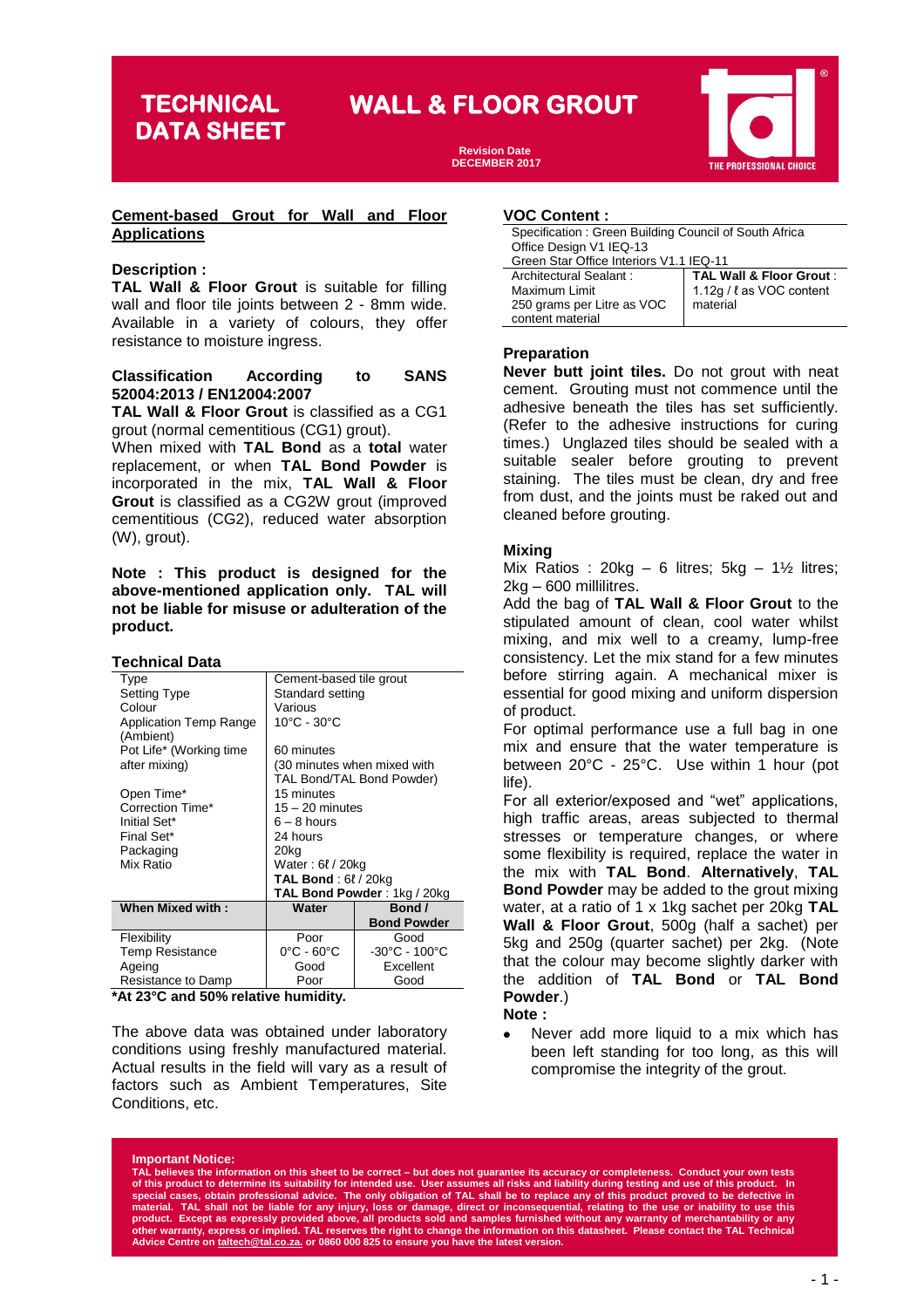# **DATA SHEET**

# **TECHNICAL WALL & FLOOR GROUT**

**Revision Date DECEMBER 2017**



- Warm weather conditions and/or water temperatures (generally, temperatures above  $30^{\circ}$ C) may shorten the working time of the mixture.
- Low ambient temperatures and/or water temperatures (generally, temperatures below 15°C) will have detrimental effects on the curing and integrity of the grout, ie full cure may not be achieved.

#### **Application**

Apply the mix to the surface,  $1m^2$  at a time, and rub the grout well into the joints using a grout squeegee, making sure that the joints are properly filled.

Wipe off excess grout and smooth the surface of the grout with the squeegee.

Allow the grout to harden sufficiently (approximately 2 - 6 hours, depending on ambient conditions) to prevent accidental removal from the joints. Using a **damp (***not wet***)** sponge, clean off any grout remaining on the face of the tiles. Rinse the sponge frequently in clean water.

Allow the grout to dry for 24 hours and polish the tiles with a clean, dry cloth. Clean tools before the grout hardens.

#### **Important :**

- Exterior installations must be protected against inclement weather and too rapid drying by covering with plastic sheeting until the grout has hardened fully.
- Particular care must be taken to clean the grout off the tile face before it hardens completely. **This is especially important when an additive such as TAL Bond, or TAL Bond Powder, has been used.** Greater care may be required when cleaning tiles with a textured surface.
- Due care must be taken when applying the grout to ensure that the face of soft glazed tiles, highly polished tiles or glass tiles do not get scratched.
- A sample of the tiles to be used should be tested beforehand to ensure that no grout is absorbed through the glaze, or into the tile body, causing permanent staining of the tiles.

It is important to use the stipulated amount of liquid in the TAL Grout mixture. When cleaning, a **damp**, *not wet*, sponge must be used. Over hydration (too much water) of the mix, or in cleaning, causes colour variations in the grout joints, and also affects the integrity of the grout, resulting in a friable product.

#### **Drying Times :**

Wait at least 24 hours before subjecting the newly applied grout to wet mopping or other cleaning procedures.

#### **Cleaning / Maintenance :**

**Good cleaning regimes should be followed to maintain the grout colour and integrity.** Only commercial tile and grout cleaning products that are safe to use on coloured grout should be used.

Strong concentrations of acid-based compounds (ie acid-washing, or 'purging') must be avoided. Bleach and ammonia based products may have a fading effect on the colour of the grout.

#### **Coverages**

Use the following formula to estimate the grout coverage :

- $(A + B)$  x C x D x E
- (A x B)
- $A =$  Tile Length (mm)
- $B =$  Tile Width (mm)
- C = Tile Thickness (mm)
- $D =$  Joint Width (mm)
- $E = SG$  of TAL Grout  $(1.8)$

All measurements MUST be in mm, and this will give the grout coverage in kg/m². Always add 10% for wastage.

## **Packaging**

**TAL Wall & Floor Grouts** are available in 20kg, 5kg and 2kg bags.

## **Storage & Shelf Life**

When stored in original sealed packaging in dry internal conditions between 10ºC and 30ºC and out of direct sunlight the product has a shelf life of 12 months from date of manufacture. **Never store directly on a concrete floor.** 

#### **Important Notice:**

**TAL believes the information on this sheet to be correct – but does not guarantee its accuracy or completeness. Conduct your own tests**  of this product to determine its suitability for intended use. User assumes all risks and liability during testing and use of this product. In<br>special cases, obtain professional advice. The only obligation of TAL shall be product. Except as expressly provided above, all products sold and samples furnished without any warranty of merchantability or any<br>other warranty, express or implied. TAL reserves the right to change the information on t